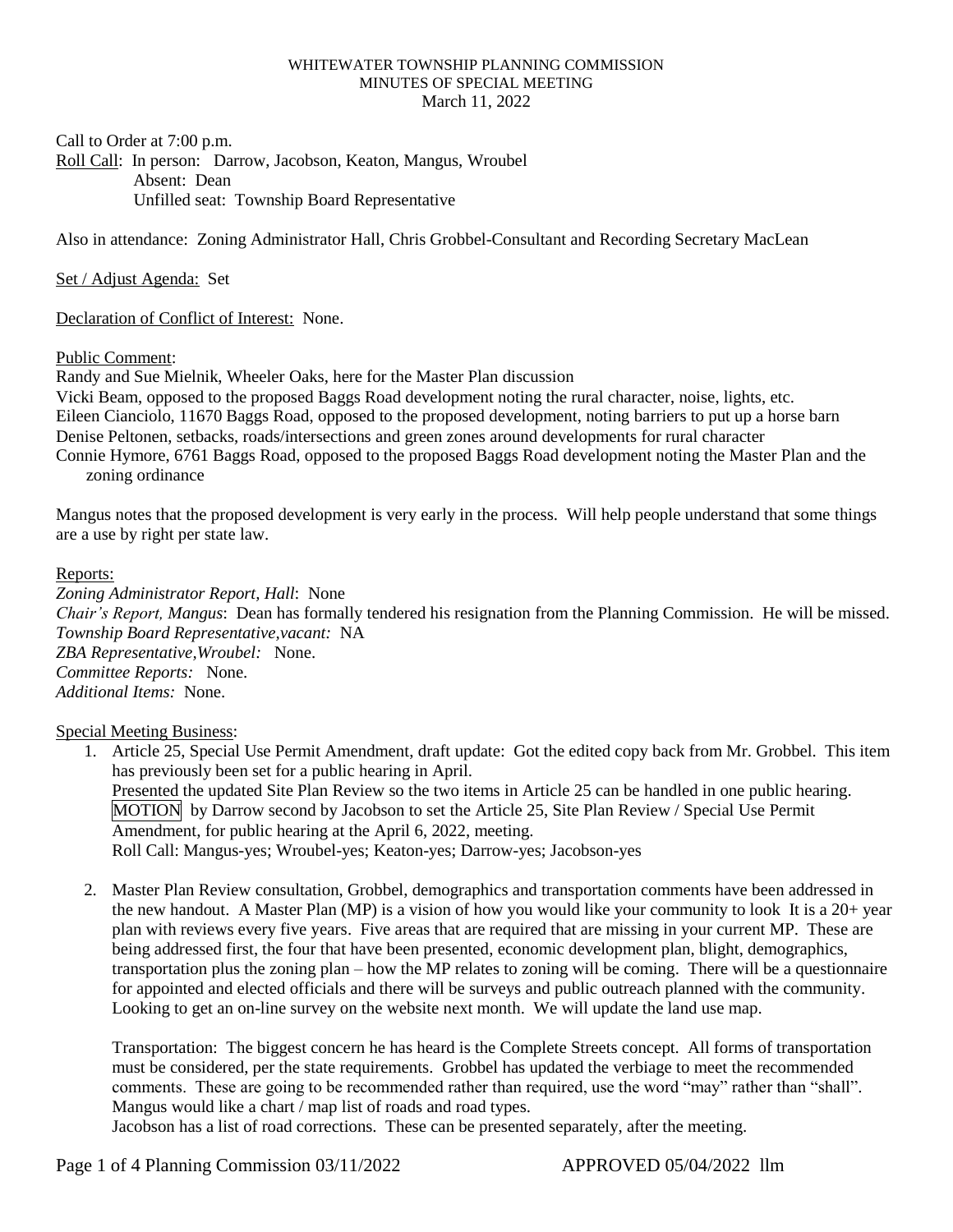(Grobbel indicates this is off topic: The state statute says PUDs and Condominium developments have to be allowed. The township gets to put good rules together. Grobbel notes that he has a presentation he can do regarding this very issue.)

Community Demographics: A couple noted items have been corrected in the handout at this meeting. We have had a significant increase in population. Growth has occurred even since the 2020 census.

Read through and discussion. Census data presented. Mangus notes that it can be difficult to read – do we have to have all of this? Grobbel notes that these are census data definitions for clarity. Do these need to be in here? Yes, if you want people to understand it.

Jacobson notes that some of the information seems intrusive and being available for everyone out on the web. It is noted that all of this is public information on-line and is required to be assembled in a comprehensive way in the MP. That is the question: do we have to have it?  $Yes - it$  is in the statute.

Hall notes this is important information for planning, planning for growth, planning for young families, planning for a more senior demographic, etc.

Grobbel notes that you have to do planning if you are going to do zoning and if you are doing planning you have to include demographics.

Jacobson notes that he opposes breaking it down into color/ethnicity. You are a citizen or you are not. Grobbel indicates that this is just census data. Mangus: it covers race but not citizenship. Jacobson notes it should not be about race. Grobbel notes this is just census data from the Federal government. Jacobson: can we word it differently than they word it? Grobbel-no. Mangus: do we have to have an interpretive paragraph or can we simply have the table that provides the data?

Grobbel indicates he has been taken aback by this. Reading through the paragraph – I did not invent the categories; these are census categories.

Jacobson: at the local level of government, we are the strongest at the federal level we are the weakest. Would like to make the changes at the local level and would prefer a statement that we have a diverse community. Grobbel notes that we do not, at 94.7% white it is not diverse.

Mangus: is it possible to have the intro paragraph state the composition is similar to Grand Traverse County? Grobbel: that is not a MP I am going to provide and it makes no sense. If you are going to be this strange on race, we are not going to be able to work together on the project. He notes that Italians were not considered white until the 1940's, LatinX people are being considered white – one by one. These are social constructs imposed by the world on us, self-reported to us in the census. This is not the place for discussion of concerns of race and color.

Mangus: it is not that we a have problem with persons of color; it is that we have no problem with persons of color and discussion of racial and ethnic composition. Why are we doing a breakdown and analysis by race?

Grobbel says "wow" and that he will tender his resignation. These statements are things that cause me great concern. This is totally inappropriate. I have a right to stand here and say that, too. He notes that this conversation is problematic, hopes it is recorded.

Jacobson notes that we don't call people French/Americans or Italian/Americans, we don't label them by the color, they are just Americans.

Grobbel: why did you bring this up in the first place? I don't know what this is about. This is just self-reported census data.

Mangus: why do we have to have an interpretation? Why can't we just have the data? The paragraph compares to surrounding areas.

Grobbel: they are words interpreting/describing the table.

Wroubel: I don't understand the point of any of this.

Grobbel left the building at 8:06.

Wroubel notes that this is just data from the census that is required for the MP. I don't understand the argument. It is there. It is data. Leave it alone. This is census data of the US government, period.

Mangus notes the paragraph is interpretation.

Keaton: We have to be able to have a discussion, everyone has an opinion.

Wroubel: It has nothing to do with it. We have a homogenous community.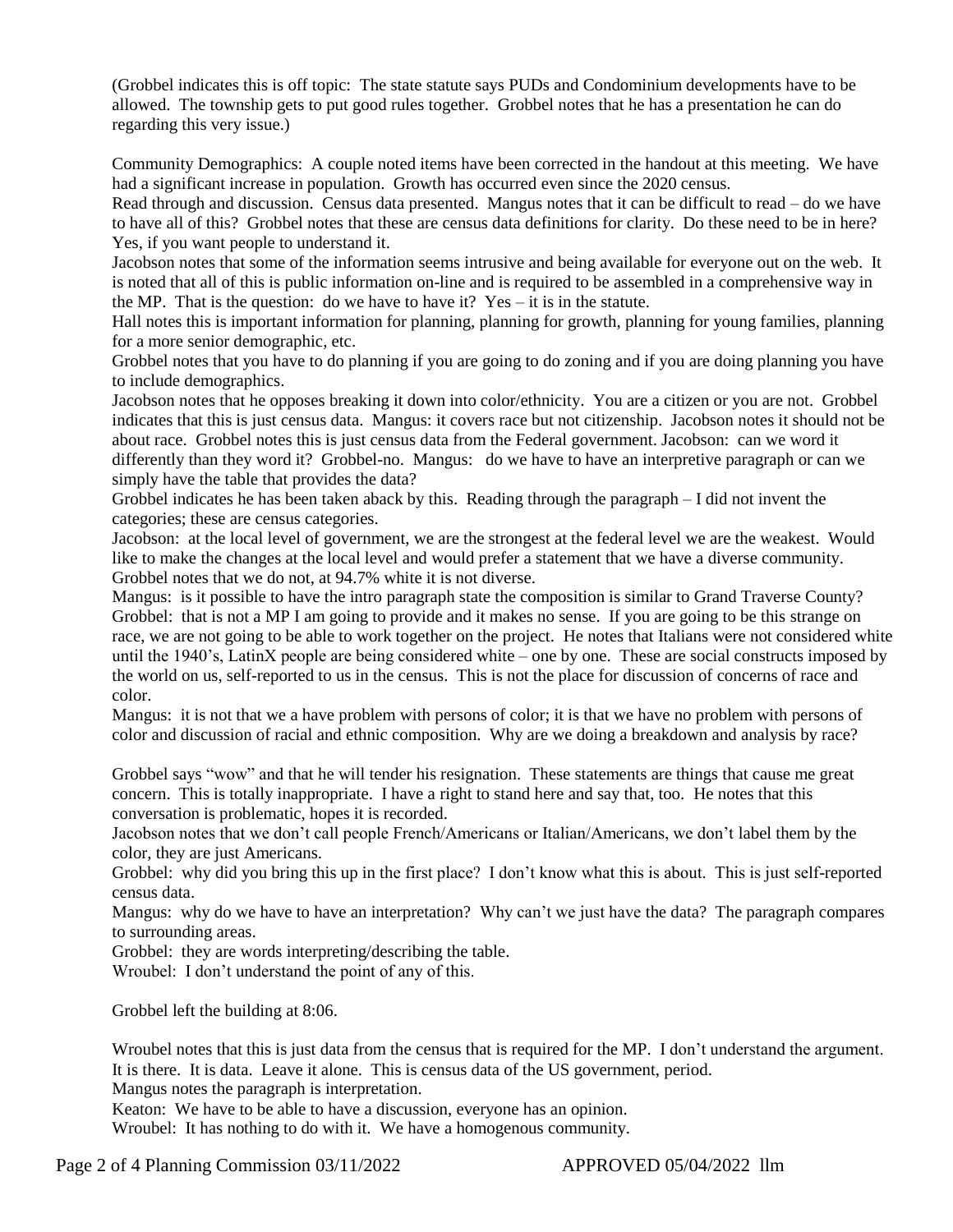Jacobson notes that we can encourage them to see that.

Wroubel: we cannot do that in this document. This is what it is, it is the data.

Keaton reiterated needing to be able to ask questions.

Mangus: We have to be able to ask questions. If we cannot ask questions on that one, there is a lot of other stuff that will be a problem.

Mangus asked Hall if there is a problem using the documents that have been received. Hall indicates that these sections have been paid for. Mangus notes that we will need to look for someone else to assist with the MP.

Mangus notes that this has to be a Whitewater Township (WT) document. The proposed economic development plan has nothing to do with WT, doesn't mention a single thing that fits WT.

Consensus to continue discussion using this information.

Make it more simple and readable, easy to understand.

Run through and discussion of the charts and verbiage in Community Demographics making changes to the interpretive paragraphs.

Wroubel notes there is no need to change any of this. This is just background and data and it is nothing to do with actual planning. It is background information to be used for planning for the future of the township in making it a more homogenous community. Taking all this time for nothing. No reason for any of this. Don't agree with all of it but it is what the government provided for categories. We can't change it.

Response: we were just asking questions and it is changing the interpretive paragraphs not the actual data. Wroubel doesn't want anything to do with this. Wroubel quit and indicates he will turn in his computer next week. There was no need for this. We hired an expert and we have lost a very good consultant.

Mangus responds: This is not Chris Grobbel's Master Plan, this is Whitewater Township's Master Plan. He (Grobbel) did a great job addressing the transportation section.

Wroubel says he enjoyed working with the PC but cannot be part of this.

Mangus: I don't think Grobbel understood what we were saying. No one proposed removing data. We have to ask questions.

Discussion continued back and forth.

Wroubel notes that Grobbel indicated that the information has to be in the plan and we should have just left it there, moved on and look at the future.

Mangus asked Wroubel to stay to be able to take public comment and close the meeting with a quorum. Wroubel agrees to stay. [The four remaining would have constituted a quorum]

Hall reiterates what was stated previously, we will have a packed agenda in April. We will have the Classic Equine Veterinary Site Plan on the agenda for a public hearing.

## Public Comment:

Randy Mielnik is a professional planner. Don't know how to take the meeting. Data and census are needed to develop the township's planning. Engage the community. Engage the MDOT and the road commission. Big changes to the zoning have to be addressed in the Master Plan.

Vicki Beam: Carl, you are valued, please reconsider resigning. Surprised and shocked by the comments tonight. Township seems to not have a MP and things need to be put on pause. Opposed to the Baggs Road proposed project. Connie Hymore: opposed to the proposed Baggs Road development. Beside myself by this meeting. This was insane. This is an embarrassment for our community. The gentleman who left was paid for with taxpayer money. You continued with his work and he had no input to answer questions. Makes me question being a part of this community. Eileen Cianciolo: regardless of the development on Baggs Rd, the way this was handled by people who are supposed to represent the community is absolutely unacceptable. This will be communicated to the rest of the community. Mr. Haskell: wanted to learn about the process and best way to engage with it. As a committee I don't think you will be able to engage with the community. Think about how you can do better.

Commission Discussion/Comments: Mangus: none of us anticipated the meeting going like this. We have to be able to discuss and question the interpretation of the data. I ask for leniency from the public. The PC is made up of many new

Page 3 of 4 Planning Commission 03/11/2022 <br>APPROVED 05/04/2022 llm